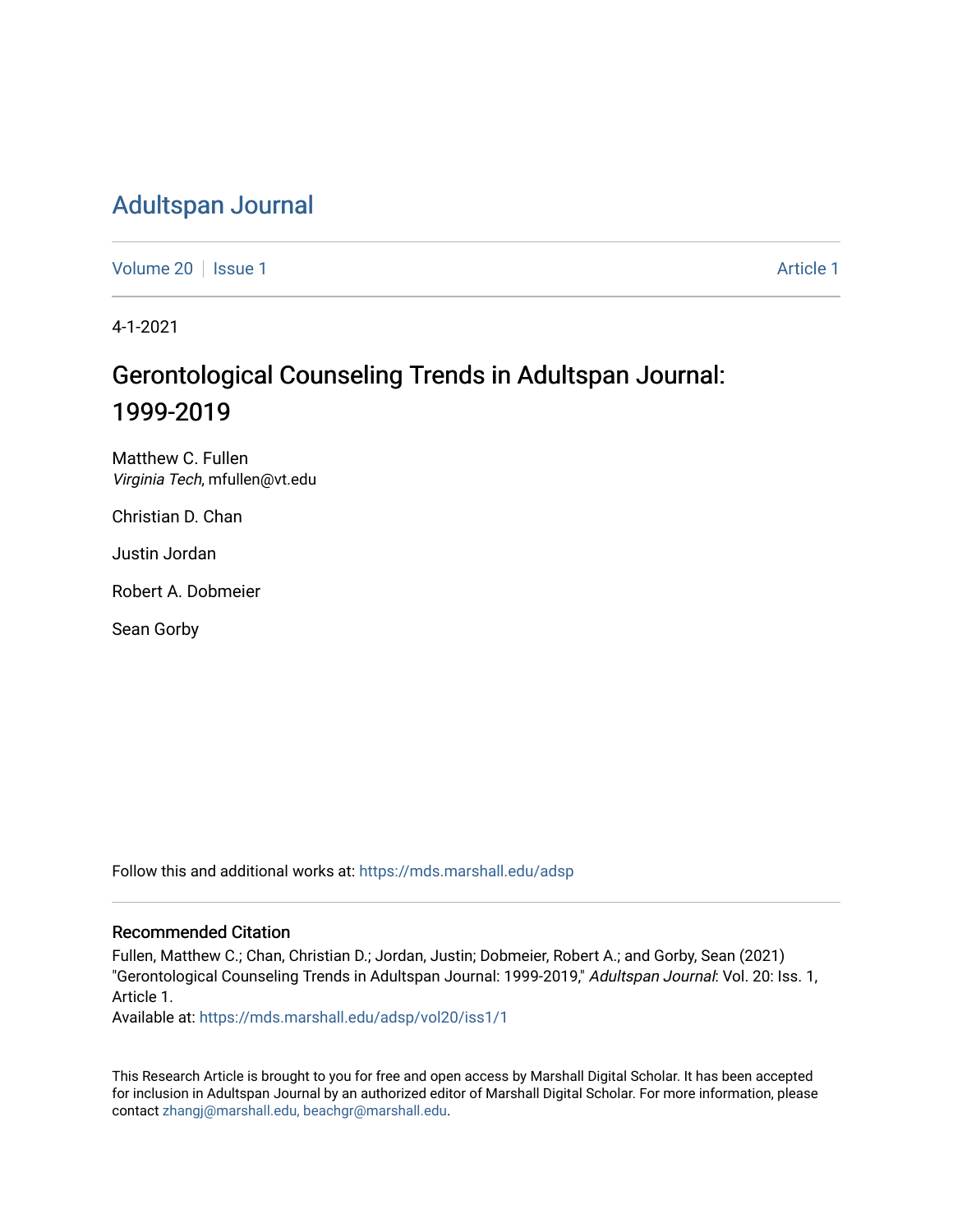**RESEARCH**

. . . . . . . . . . . . . .

# **Gerontological Counseling Trends in**  *Adultspan Journal***: 1999–2019**

## **Matthew C. Fullen, Christian D. Chan, Justin Jordan, Robert A. Dobmeier, and Sean Gorby**

*Using quantitative content analysis, we categorized 76 out of 154 articles (49.35%) published in Adultspan Journal from 1999 to 2019 as focused on gerontological counseling. This study explored publication trends for these articles and compared results with a larger study (Fullen et al., 2019) on publication trends for gerontological counseling across all counselingrelated journals.* 

*Keywords*: gerontological counseling, older adults, research trends, content analysis, counseling journals

The counseling profession has established a need for research and best practices for counseling older adults because of its emphasis on development across the life span (Kampfe, 2015; Myers & Harper, 2004), student and professional interest in gerontology (Foster et al., 2009, 2014; Fowler & Hoquee, 2016; Wagner et al., 2019), and legislative advocacy opportunities (Bergman, 2013). With Medicare reimbursement for counselors as a primary focus of legislative advocacy efforts (Field, 2017; Fullen, 2016), there is a need to legitimize gerontological counseling (GC) as a credible area of competency for counseling professionals, both as an avenue for improving client care across the life span and as proof that the counseling profession possesses relevant educational and training competencies to substantiate inclusion of counselors as Medicare-eligible providers (Bergman, 2013).

Over the past 2 decades, several issues have emerged regarding the counseling profession's role in meeting the counseling needs of older adults, including an increased focus on GC in relation to credentialing, accreditation, and counselor

*Matthew C. Fullen and Justin Jordan, Department of Counselor Education, Virginia Tech; Christian D. Chan, Department of Counseling, Idaho State University; Robert A. Dobmeier, Department of Counselor Education, The College at Brockport, State University of New York; Sean Gorby, Department of Counselor Education, Capital University. Correspondence concerning this article should be addressed to Matthew C. Fullen, Department of Counselor Education, Virginia Tech, 1750 Kraft Drive, Suite 2001, Blacksburg, VA 24061-0131 (email: mfullen@vt.edu).* 

. . . . . . . . . . . . . . . . .

*© 2021 by the American Counseling Association. All rights reserved.*

**ADULTSPAN***Journal April 2021 Vol. 20 No. 1* **3**

Published by Marshall Digital Scholar, 2021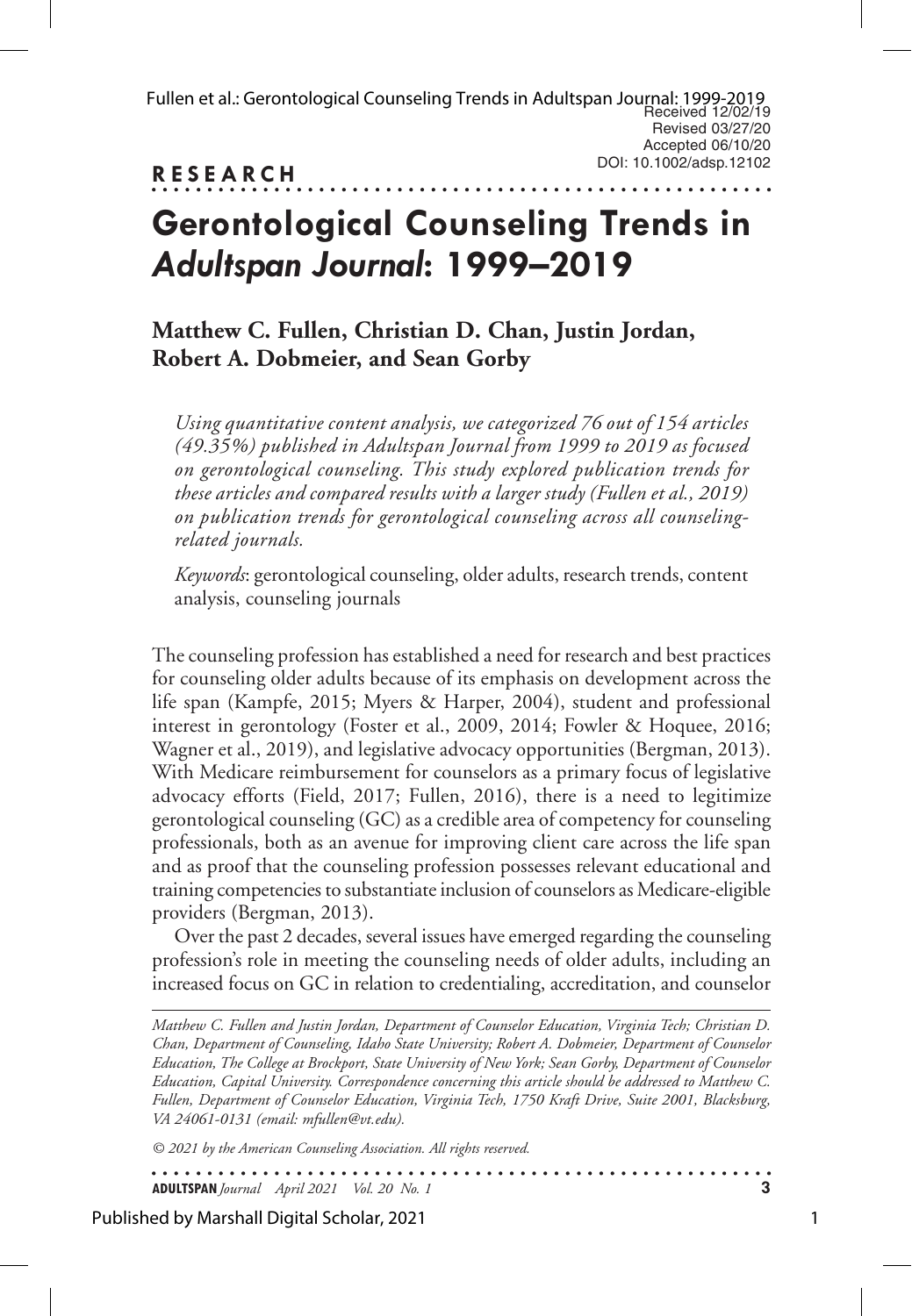training programs. In 1992, the Council for Accreditation of Counseling and Related Educational Programs (CACREP) approved a GC specialty track intended to prepare professional counselors for careers in working with older adults (Bobby, 2013; Maples & Abney, 2006; Myers, 1995). Curricula in this track were shaped to focus on skill sets, workforce trends, and a knowledge base directed at the growth of gerontology (Myers, 1995). Despite being sustained for several years, the specialty track was eliminated when the 2001 CACREP Standards were published because of a lack of programs using the track (Bobby, 2013). Additionally, the National Board for Certified Counselors (NBCC), the primary professional affiliate for counselor credentialing, developed the National Certified Gerontological Counselor credential to establish professional standards for distinguishing the ability and advocacy of professional counselors to work with older adults, but it eventually discontinued the credential because of lack of utilization (Myers, 1995; Remley & Herlihy, 2020).

Although GC has resurfaced as an important priority in practice and advocacy (Foster et al., 2014; Fullen, 2018), the lack of standards may contribute to gaps between practice and research, with insufficient backing to promote research on gerontology and older adults in counselor education programs, departments, and the overarching profession. Despite this disparity, *Adultspan Journal* (*ADSP*) has long been a forerunner in showcasing conceptual and empirical research on older adults and their counseling needs. In this article, we present findings from a content analysis examining the impact of *ADSP* as a leading source in promoting growth in older adult and GC research.

#### **LITERATURE REVIEW**

GC research has shown promising patterns for proliferation among the counseling profession. Several scholars have described student interest in and conceptualization of older adults (e.g., Bettis et al., 2020; Foster et al., 2014; Fowler & Hoquee, 2016; McBride & Hays, 2012), suggesting there is interest in promoting counseling with older adults within counselor training programs. Despite the increasing interest in gerontology within counselor training programs, research concurrent with these interests has not kept pace. One issue pertains to a significant disparity between interest in counselor preparation programs and the slow movement of empirical research on older adults in counseling. Fullen et al. (2019) found that dating back to 1992 when GC competencies were developed (Myers, 1992), only 1.68% of all articles published in counseling journals were focused on GC and related issues. With the omission of empirical research, counselor preparation programs lack teaching tools to align best practices with scholarly evidence and empirical data. This disparity signifies a potential lack of opportunities for the role of counselor educators not only to advocate for students who have interest in GC, but also to teach students about opportunities for client, community,

**4 ADULTSPAN***Journal April 2021 Vol. 20 No. 1*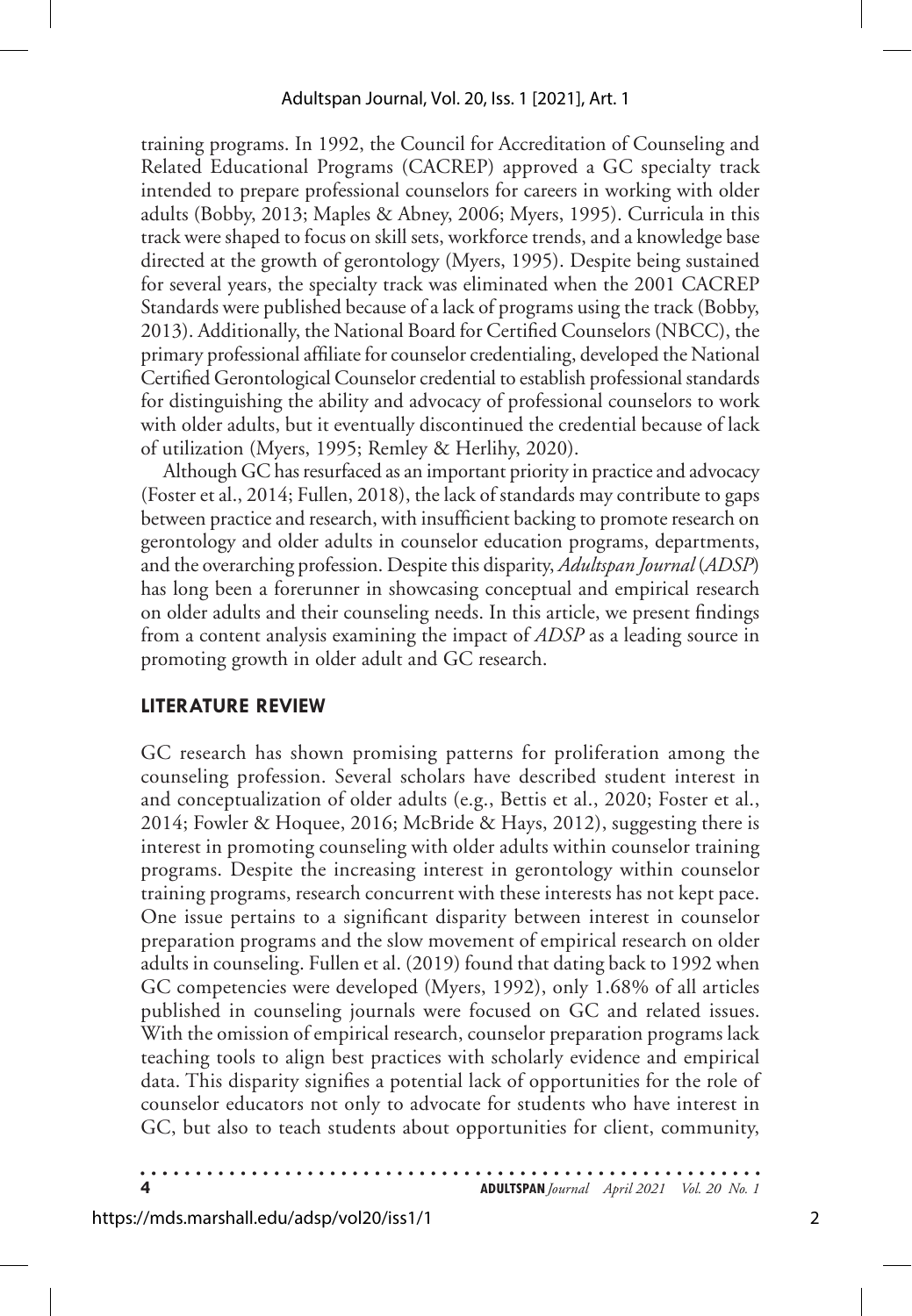professional, and legislative advocacy (Chan et al., 2019). Relatedly, Fullen et al. (2019) reported that between 1992 and 2017, only a handful of counseling researchers had published a critical mass (i.e., more than two) of journal articles about gerontology, GC, or older adults in counseling journals. This finding suggests a lack of counseling scholars with a research agenda focused on aging. Despite an urgent call to counseling scholars to respond to caregiver needs (Bordonada et al., 2018; Kepic et al., 2019), Medicare reimbursement (Chan et al., 2019), and other key GC issues, empirical research has been slow to develop.

Amid the dearth of GC research across the counseling field generally, Fullen et al. (2019) found that specific journals were more likely to publish GC research. Namely, *ADSP* has served as a scholarly hub for promoting the development, research, and practice of gerontology for the past several decades. *ADSP* is the source of more than one third of the profession's total publications on GC (36.17%). Exploring *ADSP*'s publishing trends more closely is necessary because of the journal's outsized impact on GC publishing rates across the entire counseling profession. Comparable efforts have been made in other counseling journals (e.g., see Erford et al., 2011) to provide summary feedback to the counseling profession on which types of scholarship have or have not been supported. These efforts may be especially important for *ADSP* given its relationship to the Association for Adult Development and Aging (AADA), which is a division of the American Counseling Association (ACA) and the primary division that emphasizes life span development and aging considerations.

In light of the results presented in Fullen et al. (2019), several key questions remain about the publishing patterns found within *ADSP* : (a) Are there patterns related to the GC topics published in *ADSP*? (b) How does the ratio of empirical and theory-based GC research found in *ADSP* compare to what has been found within the broader counseling profession? and (c) Have there been any trends related to the rate of GC publishing within *ADSP*?

#### **METHOD**

To answer the aforementioned research questions, we used data from a quantitative content analysis of articles with a specific focus on GC in *ADSP*, in other journals affiliated with ACA and its divisions, and in the flagship journals affiliated with NBCC and Chi Sigma Iota (Fullen et al., 2019). The Fullen et al. (2019) study analyzed publishing patterns, topics explored, and the roles of theory and empirical research in GC research. In the current study, our goal was to compare trends in GC publications in *ADSP* with trends in other counseling journals. Publications for other counseling journals spanned from 1992 (the year in which the CACREP GC specialization was approved; Myers, 1995) to 2017. Therefore, comparisons between *ADSP* and other counseling journals were made using data from

**ADULTSPAN***Journal April 2021 Vol. 20 No. 1* **5**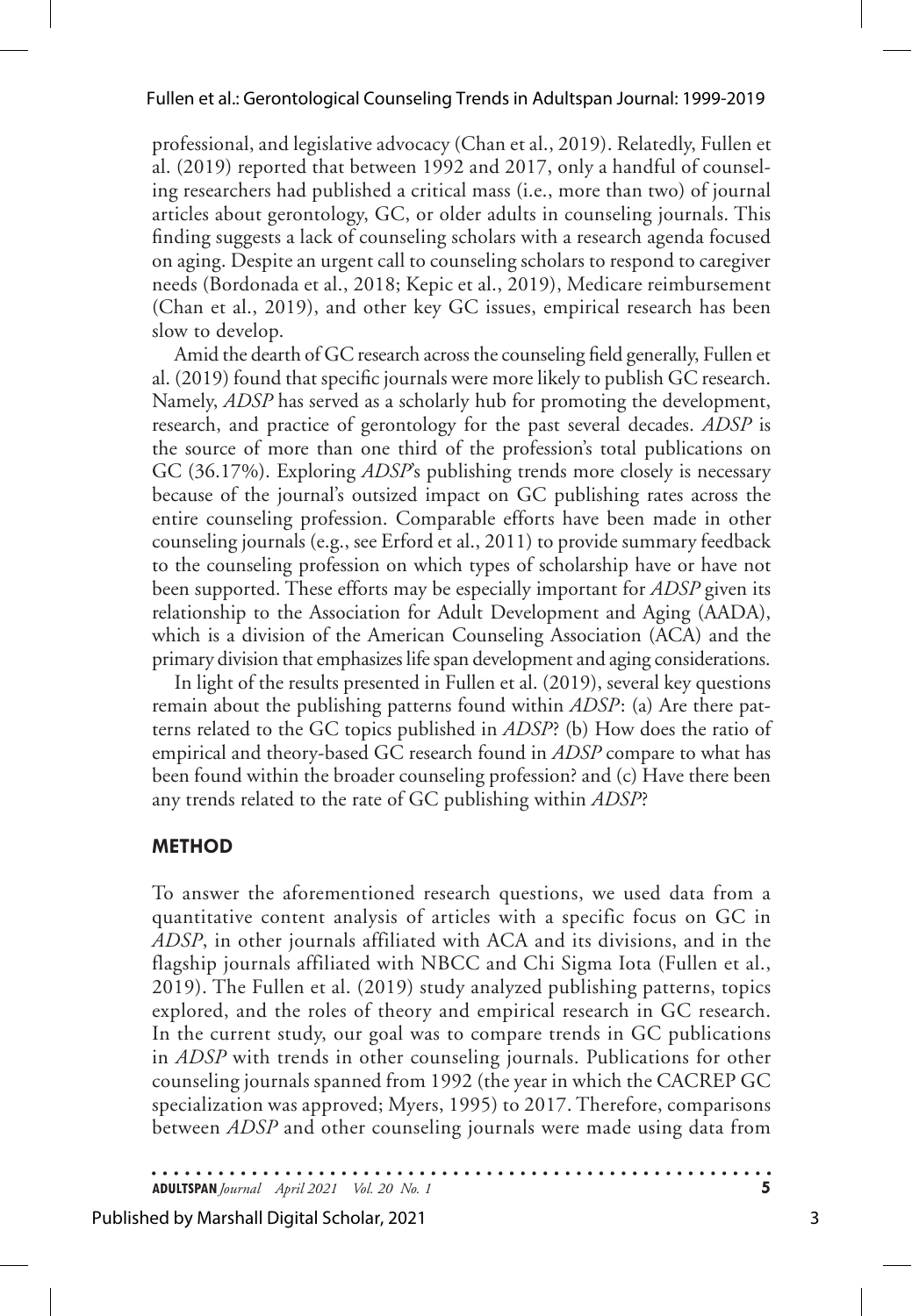this time frame. Regarding publication trends within *ADSP*, we screened 16 additional articles from 2018 and 2019 to identify whether they met inclusion criteria for the study. Eight of the 16 articles were included after we reached consensus. Therefore, the *ADSP* articles covered the period from 1999 to 2019, excluding 2002–2004 when there was no record of *ADSP* publications. The current sample consisted of 76 *ADSP* articles categorized as GC, and for comparison purposes, 120 non-*ADSP* counseling journal articles categorized as GC.

We used content analysis in the current study to explore topics investigated and publishing patterns in *ADSP* and to compare use of theory and empirical research in GC research in *ADSP* to that in other counseling journals. As described by Krippendorff (2013), content analysis "is a research technique for making replicable and valid inferences from texts (or other meaningful matter) to the contexts of their use" (p. 24) and is used to analyze large amounts of data. Stemler (2001) described content analysis as a "systematic, replicable technique for compressing many words of text into fewer content categories based on explicit rules of coding" (p. 1). This methodology has been used in counseling to "identify themes, trends, submission patterns, and topic areas" (Evans, 2013, p. 468). In the current study, the use of content analysis facilitated a critical exploration of how GC has been covered in *ADSP* compared with how GC has been covered in 23 non-*ADSP* counseling journals over a 26-year period.

#### **Procedure**

We built on the GC articles database and used the coding procedures applied in Fullen et al. (2019), in which key search terms (i.e., *older adult*, *later life*, *older adulthood*, *age*, *aging*, *ageism*, *gerontology*, *gerontological counseling*, *elder*, *grandparent*, *retirement*, *caregiver*, and *caregiving*) were used to identify publications focused on older adulthood in 24 counseling journals. All articles generated in the searches were then visually inspected to confirm that the article focused on GC or related issues.

### **Data Analysis**

Fullen et al. (2019) utilized human preset coding methodology to analyze the data using a priori coding measures, including a codebook and a coding form "based on theory, past research, and often, pilot work that includes immersion in the message pool under investigation" (Neuendorf & Skalski, 2009, p. 207). The codebook consisted of several codes that informed the content analysis as follows: (a) Does the article meet the consensus standard for having a focus on aging/older adulthood/GC? (b) What is the topical focus of the article? (c) Which type of empirical research, if any, is used in the article? (d) To what extent is the article grounded in a theoretical framework? and (e) Does the article incorporate a counseling theory, an adult development theory, or both? To ensure that the topical focus categories were exhaustive and mutually exclusive,

**6 ADULTSPAN***Journal April 2021 Vol. 20 No. 1*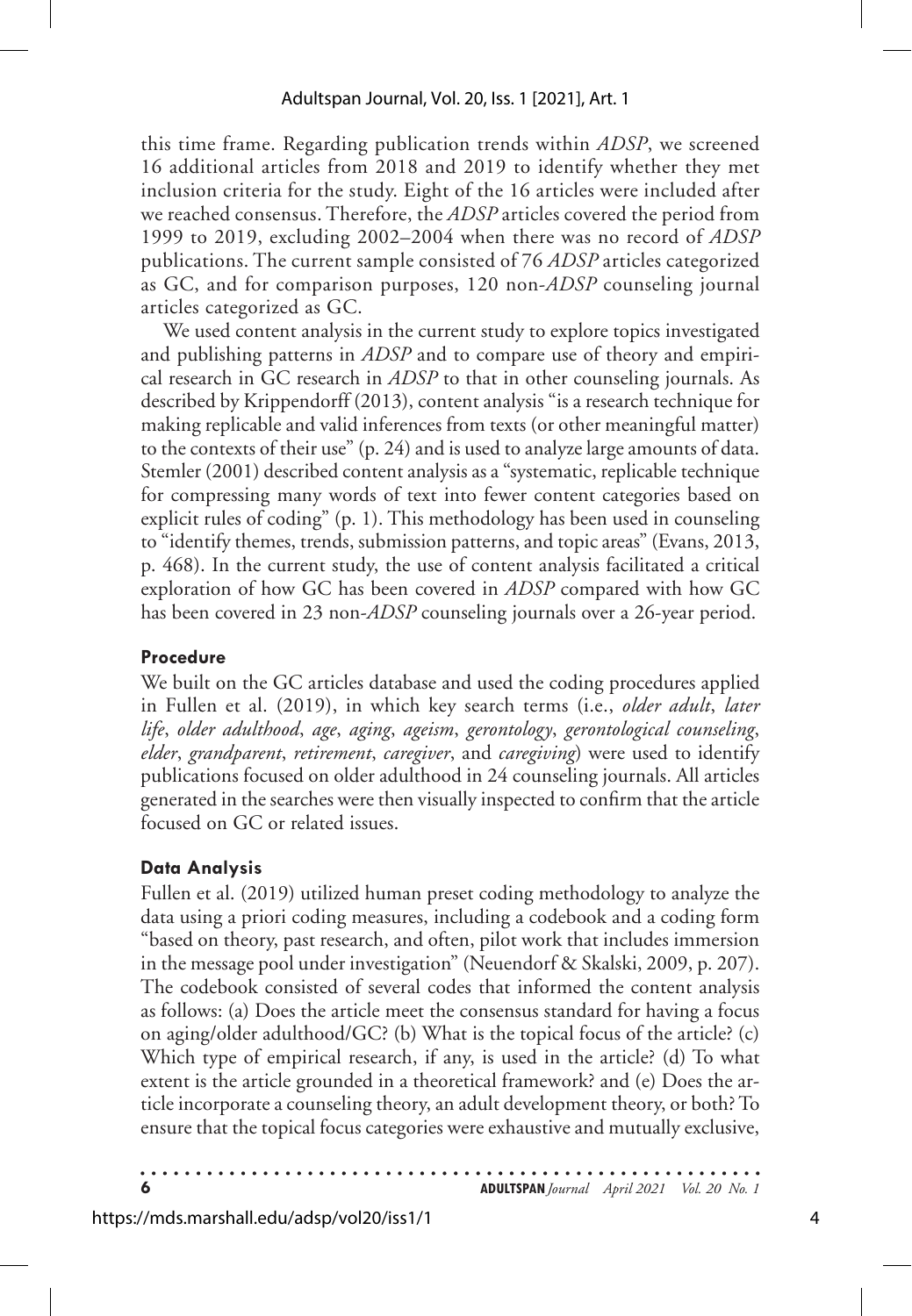we used a three-stage process. In the first stage, two of the authors generated an exhaustive list of categories for each code. Then two other authors completed the second stage, during which they examined each code, added any categories missed in the first stage, and ensured that the categories were mutually exclusive. In the final stage, all authors confirmed the final codes and categories. Once confirmed, all the authors developed operational definitions for each category that were used to guide the coding process.

Once the coding scheme was established, four of the authors coded the data. In accordance with Neuendorf's (2011) recommendations, the four authors held a training session to discuss the codebook and the code form and practiced together in order to calibrate their coding (Neuendorf, 2011). Once the pilot process was complete and changes were made to the codebook, the remaining articles were each randomly assigned to one of four groups. Three coders were randomly assigned to each group, resulting in three coders per article. After the pilot and full data sets were coded, any codes resulting in a tie underwent full team review whereby four coders discussed the article and unanimously agreed on the most accurate code. The same coding procedures were then applied to 16 new *ADSP* articles from 2018 and 2019, eight of which addressed GC and were eligible for the current study.

#### **RESULTS**

Of 154 *ADSP* articles published from 1999 to 2019, 76 (49.35%) were coded as having a focus on GC, including issues associated with aging and older adulthood. Regarding the GC topics covered in *ADSP*, we found a relatively broad dispersion (see Table 1). Nine categories had between five and seven articles associated with that topical code, with general wellness, spiritual wellness, intervention, family, and death and dying/grief being the most commonly used codes ( $n = 7$ ). In comparison with our previous analysis of the entire profession's corpus related to GC (Fullen et al., 2019), there were some notable differences. For example, several codes were more likely to show up in the *ADSP* sample than in the non-*ADSP* sample, including social wellness (3.88 times), spiritual wellness (3.68 times), emotional wellness (3.25 times), theories (3.25 times), and general wellness (2.19 times). On the other hand, some codes were more commonly used in the non-*ADSP* sample than in the *ADSP* sample, including vocational wellness (2.11 times), family (1.99 times), cultural diversity (1.71 times), and professional issues (1.49 times).

When assessing the proportion of empirical and theory-driven articles, we found that 42 of 76 (55.26%) articles were coded as nonempirical, whereas 20 (26.32%) were quantitative, 12 (15.79%) were qualitative, and two (2.63%) were mixed methods. In comparison with the broader profession, of the 120 non-*ADSP* articles published from 1992 to 2017, 73 (60.80%) were nonempirical, 27 (22.50%) were quantitative, 17 (14.20%) were qualitative,

**ADULTSPAN***Journal April 2021 Vol. 20 No. 1* **7**

#### Published by Marshall Digital Scholar, 2021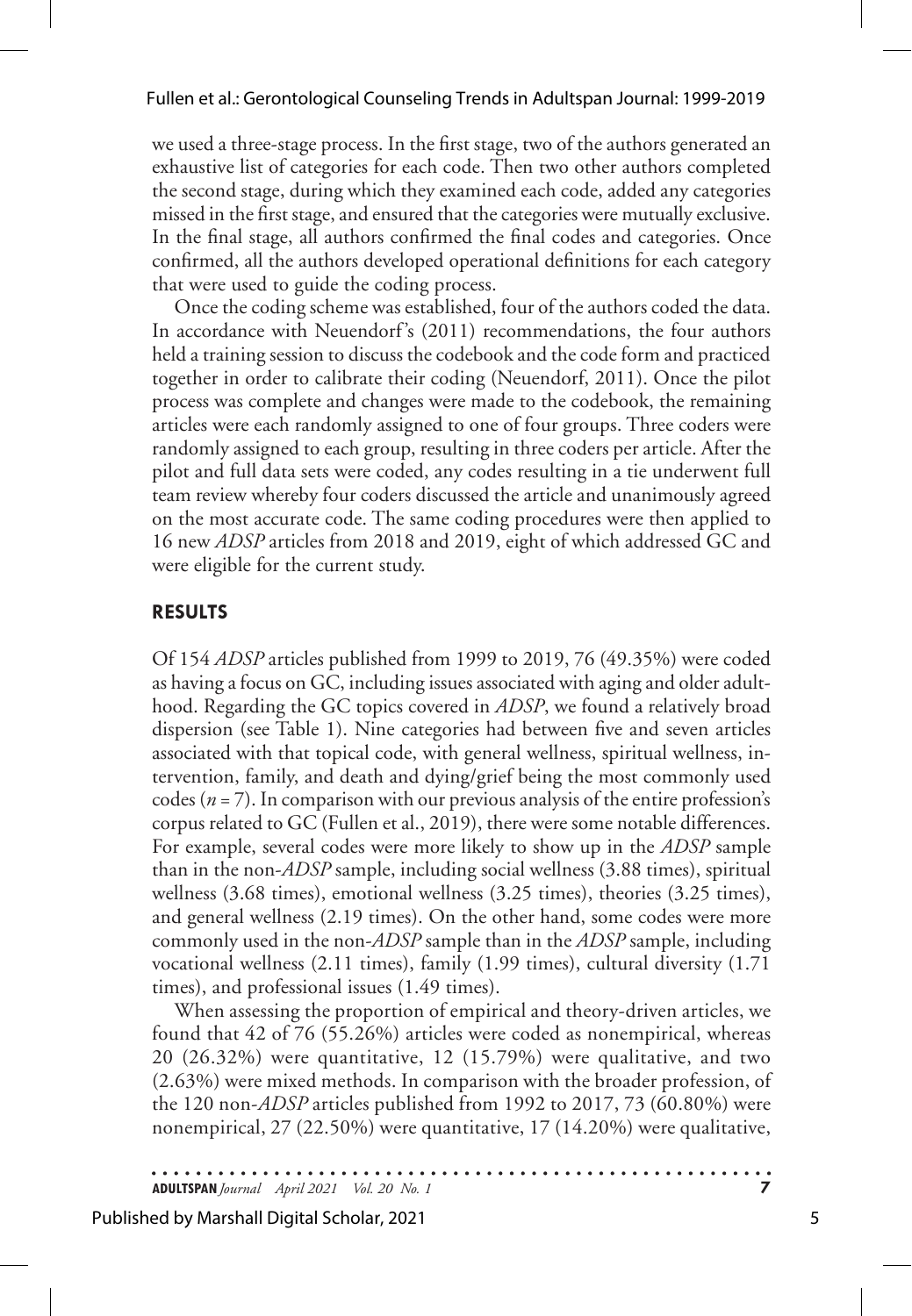#### **TABLE 1**

|                                               |                | <b>Adultspan Journal</b><br>$(N = 76)$ | <b>Other Counseling</b><br>Journals ( $N = 120$ ) |      |  |  |  |
|-----------------------------------------------|----------------|----------------------------------------|---------------------------------------------------|------|--|--|--|
| <b>Theme</b>                                  | $\mathbf n$    | %                                      | n                                                 | %    |  |  |  |
| General wellness                              | 7              | 9.2                                    | 5                                                 | 4.2  |  |  |  |
| <b>Financial resources</b>                    | O              | 0.0                                    |                                                   | 0.8  |  |  |  |
| Social wellness                               | 5              | 6.6                                    | 2                                                 | 1.7  |  |  |  |
| <b>Emotional wellness</b>                     | 2              | 2.6                                    |                                                   | 0.8  |  |  |  |
| Living environment/<br>environmental wellness | $\mathfrak{p}$ | 2.6                                    | 3                                                 | 2.5  |  |  |  |
| Intellectual wellness                         | 2              | 2.6                                    | 2                                                 | 1.7  |  |  |  |
| <b>Physical wellness</b>                      | 5              | 6.6                                    | 5                                                 | 4.2  |  |  |  |
| Spiritual wellness                            |                | 9.2                                    | 3                                                 | 2.5  |  |  |  |
| <b>Vocational wellness</b>                    | 6              | 7.9                                    | 20                                                | 16.7 |  |  |  |
| Social justice/advocacy                       | 2              | 2.6                                    | 3                                                 | 2.5  |  |  |  |
| Intervention                                  | 7              | 9.2                                    | 15                                                | 12.5 |  |  |  |
| Family                                        | 7              | 9.2                                    | 22                                                | 18.3 |  |  |  |
| Clinical mental health disorders              | 6              | 7.9                                    | 7                                                 | 5.8  |  |  |  |
| Death and dying and/or grief                  | 7              | 9.2                                    | 9                                                 | 7.5  |  |  |  |
| Counselor education                           | 3              | 3.9                                    | 6                                                 | 5.0  |  |  |  |
| Professional issues                           | 3              | 3.9                                    |                                                   | 5.8  |  |  |  |
| Theories                                      | 2              | 2.6                                    |                                                   | 0.8  |  |  |  |
| Cultural diversity                            | 3              | 3.9                                    | 8                                                 | 6.7  |  |  |  |

#### **Topical Themes of Gerontological Counseling Articles in** *Adultspan Journal* **Versus Other Professional Counseling Journals**

*Note*. Percentages may not total 100 because of rounding.

and three (2.50%) were mixed methods. In terms of the integration of a theoretical foundation for *ADSP* articles focused on GC, 18 (23.68%) articles used an adult development theory, six (7.89%) used a counseling theory, and five (6.58%) used both. The remaining 47 of the 76 (61.84%) *ADSP* articles were coded as having no theoretical foundation or having a theoretical basis that was not clearly connected to adult development or counseling theory. In comparison with the broader profession, of the 120 non-*ADSP* articles published from 1992 to 2017, 79 (65.80%) had no theoretical foundation (or other non–adult development/counseling), 19 (15.80%) used an adult development theory, 16 (13.30%) used a counseling theory, and six (5.00%) used both adult development and counseling theory. (Some percentages may not total 100 because of rounding.)

Finally, our analysis of publishing trends over time revealed a decrease in the number of *ADSP* articles focusing on GC. For example, older adulthood was the focus of 35 of 50 (70%) *ADSP* articles during the journal's first six volumes (1999–2007; no volumes were published in 2002–2004). In the next six volumes (2008–2013), only 18 of 52 (34.62%) articles focused on GC. Between 2014 and 2019, 23 of 52 (44.23%) articles focused on GC. This means that nearly half (46.1%) of all GC articles in the journal's history were published during its first six volumes, with the remaining 41

|  |  |  |  |  |  |  |  |  |  |  |  |  |  |  |  |  |  |  |  |  |  |  |  | <b>ADULTSPAN</b> Journal April 2021 Vol. 20 No. 1 |  |
|--|--|--|--|--|--|--|--|--|--|--|--|--|--|--|--|--|--|--|--|--|--|--|--|---------------------------------------------------|--|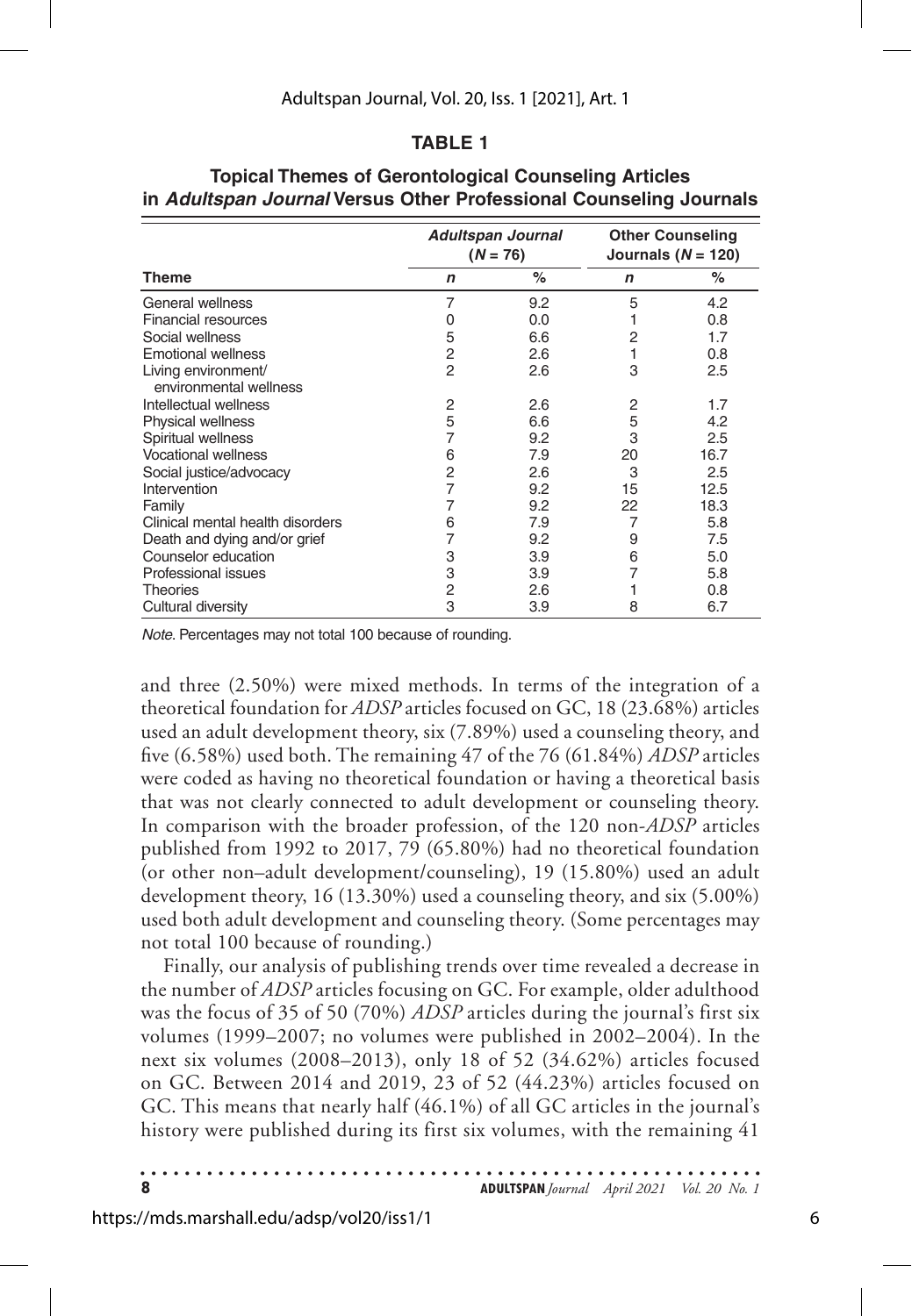articles (approximately 3.4 per year) published in the 12 volumes between 2008 and 2019. Another way to frame the data is to look at the nine specific volumes in which more than half of *ADSP* articles were focused on GC (see Table 2). These publication years include 1999, 2000, 2001, 2005, 2006, 2007, 2012, 2016, and 2019. Notably, these were the first 6 years in which *ADSP* volumes were printed, followed by only three of the most recent 12 volumes. Table 3 shows the GC articles published in *ADSP* from 1999 to 2019. (Because of space limitations, a complete list of these articles is available from the first author.)

Investigation of authorship trends suggests that one factor that might have contributed to a decrease in GC publications was the reduced output of GC articles by Jane E. Myers after 2007. Myers was an author on 11 of the 188 (5.85%) GC articles described in Fullen et al. (2019), which ranks her as one of the most productive GC authors in the counseling profession's history. In particular, she was an author on four of the 76 (5.26%) *ADSP* articles included in our analysis; notably, three of these articles occurred during the 1999–2007 span, in which GC publishing was most prominent within *ADSP*; the fourth was published posthumously after Myers's death in 2014 (Gill et al., 2015; see Table 3). Given the low total number of GC articles, Myers's contribution to *ADSP* from 1999 to 2007 is worth highlighting.

|                         | <b>Article Type</b> |                                                |                                         |
|-------------------------|---------------------|------------------------------------------------|-----------------------------------------|
| <b>Publication Year</b> | GC<br>$(N = 76)$    | <b>Total Articles</b><br>Published $(N = 154)$ | <b>Ratio of GC Articles</b><br>to Total |
| 1999                    | 5                   | 7                                              | 71.43                                   |
| 2000                    | 6                   | 8                                              | 75.00                                   |
| 2001                    | 5                   | 8                                              | 62.50                                   |
| 2002-2004 <sup>a</sup>  |                     |                                                |                                         |
| 2005                    | 6                   | 9                                              | 66.67                                   |
| 2006                    | 6                   | 9                                              | 66.67                                   |
| 2007                    | 7                   | 9                                              | 77.78                                   |
| 2008                    | 3                   | 8                                              | 37.50                                   |
| 2009                    | 4                   | 8                                              | 50.00                                   |
| 2010                    | 2                   | 9                                              | 22.22                                   |
| 2011                    | $\overline{c}$      | 9                                              | 22.22                                   |
| 2012                    | 5                   | 9                                              | 55.56                                   |
| 2013                    | $\overline{c}$      | 9                                              | 22.22                                   |
| 2014                    | $\overline{c}$      | 9                                              | 22.22                                   |
| 2015                    | 3                   | 10                                             | 30.00                                   |
| 2016                    | 6                   | 9                                              | 66.67                                   |
| 2017                    | 4                   | 8                                              | 50.00                                   |
| 2018                    | 3                   | 8                                              | 37.50                                   |
| 2019                    | 5                   | 8                                              | 62.50                                   |

**TABLE 2**

| Adultspan Journal Publishing Patterns From 1999 to 2019 |  |  |  |  |  |  |
|---------------------------------------------------------|--|--|--|--|--|--|
|---------------------------------------------------------|--|--|--|--|--|--|

*Note*. GC = gerontological counseling.

<sup>a</sup>No record of publication during this time period.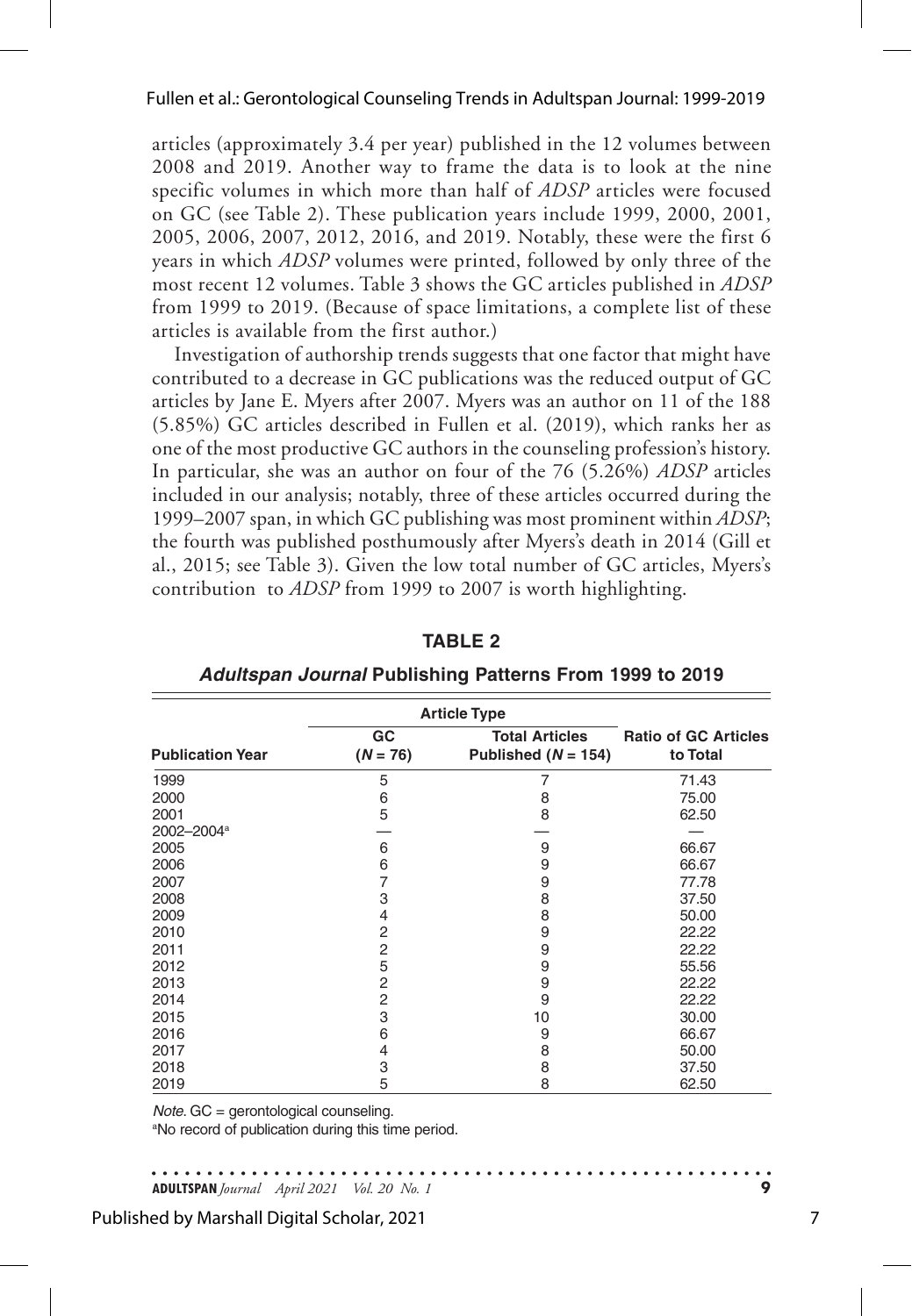#### Adultspan Journal, Vol. 20, Iss. 1 [2021], Art. 1

#### **TABLE 3**

#### *Adultspan Journal* **Gerontological Counseling Publications From 1999 to 2019**

| Article (by Year in Publication Order) <sup>a</sup>         | <b>Main Topic</b> | <b>Research Type Theory Type</b> |            |
|-------------------------------------------------------------|-------------------|----------------------------------|------------|
| Kampfe (1999)                                               | LE/EW             | Quantitative                     | NA         |
| Kampfe & Smith (1999)                                       | PW                | Nonempirical                     | NA         |
| LeBauve & Robinson (1999)                                   | VW                | Nonempirical                     | ADT        |
| Myers & Schwiebert (1999)                                   | Family            | Nonempirical                     | <b>NA</b>  |
| Westburg (1999)                                             | GW                | Mixed methods                    | <b>NA</b>  |
| Goodman & Pappas (2000)                                     | <b>VW</b>         | Quantitative                     | CT         |
| Kirk & Alessi (2000)                                        | SW                | Quantitative                     | <b>ADT</b> |
| Langan & Marotta (2000)                                     | PW                | Quantitative                     | <b>NA</b>  |
| Myers, Dice, & Dew (2000)                                   | <b>CMHD</b>       | Nonempirical                     | NA.        |
| Pennequin & Fontain (2000)                                  | IW                | Quantitative                     | ADT        |
| Wright, Carcaddon, & Lambert (2000)                         | IW                | Quantitative                     | <b>ADT</b> |
| Barbour (2001)                                              | DDG.              | Nonempirical                     | NA         |
| Bartlett (2001)                                             | SW                | Qualitative                      | <b>NA</b>  |
| Borman & Henderson (2001)                                   | <b>VW</b>         | Nonempirical                     | <b>NA</b>  |
| Garrow & Walker (2001)                                      | <b>DDG</b>        | Nonempirical                     | СT         |
| Huffstetler (2001)                                          | <b>CMHD</b>       | Nonempirical                     | <b>NA</b>  |
| Degges-White (2005)                                         | <b>SPW</b>        | Nonempirical                     | <b>ADT</b> |
| Penick & Fallshore (2005)                                   | <b>SPW</b>        | Quantitative                     | <b>ADT</b> |
| Seto & Dahlen (2005)                                        | Family            | Nonempirical                     | ADT        |
| Snyder (2005)                                               | <b>SPW</b>        | Nonempirical                     | ADT        |
| Thompson & Priest (2005)                                    | PI                | Nonempirical                     | <b>NA</b>  |
| Williams, Ballard, & Hunter (2005)                          | <b>CMHD</b>       | Nonempirical                     | NA         |
| Burlew & Serface (2006)                                     | CD                | Nonempirical                     | <b>NA</b>  |
| Daire & Mitcham-Smith (2006)                                | Family            | Nonempirical                     | <b>NA</b>  |
| Hunter & Gillen (2006)                                      | EW                | Nonempirical                     | NA         |
| Huffstetler (2006)                                          | PW                | Nonempirical                     | <b>NA</b>  |
| Onedera & Stickle (2006)                                    | <b>CMHD</b>       | Nonempirical                     | <b>NA</b>  |
| Warner (2006)                                               | Intervention      | Nonempirical                     | ADT and CT |
| Dixon (2007)                                                | <b>SPW</b>        | Quantitative                     | NA         |
| Douthit (2007)                                              | <b>CMHD</b>       | Nonempirical                     | <b>CT</b>  |
| Myers & Degges-White (2007)                                 | GW                | Quantitative                     | СT         |
| Orel, Landry-Myer, & Spence (2007)                          | <b>VW</b>         | Nonempirical                     | <b>NA</b>  |
| Pope, Weirzalis, Barret, & Rankins (2007)                   | CD                | Nonempirical                     | <b>NA</b>  |
| Reiner (2007)                                               | <b>DDG</b>        | Nonempirical                     | <b>NA</b>  |
| Whiting & Bradley (2007)                                    | <b>DDG</b>        | Nonempirical                     | <b>ADT</b> |
| Davis & Degges-White (2008)                                 | Intervention      | Qualitative                      | ADT        |
| Granello & Fleming (2008)                                   | <b>CMHD</b>       | Nonempirical                     | <b>NA</b>  |
| Rayburn (2008)                                              | <b>DDG</b>        | Nonempirical                     | <b>NA</b>  |
| Borzumato-Gainey, Kennedy, McCabe, & Degges-White<br>(2009) | <b>GW</b>         | Quantitative                     | <b>NA</b>  |
| Daire, Torres, & Edwards (2009)                             | Family            | Nonempirical                     | <b>NA</b>  |
| Hunter (2009)                                               | <b>EMW</b>        | Mixed methods                    | NA         |
| Jungers & Slagel (2009)                                     | Intervention      | Nonempirical                     | NA         |
| Forman & McBride (2010)                                     | PI                | Nonempirical                     | <b>NA</b>  |
| Portman, Bartlett, & Carlson (2010)                         | SW                | Qualitative                      | ADT and CT |
| Carlson & Harper (2011)                                     | LE/EW             | Qualitative                      | <b>NA</b>  |
| Sherman, Michel, Rybak, Randall, & Davidson (2011)          | <b>SPW</b>        | Quantitative                     | NA         |
| Duba, Hughey, Lana, & Burke (2012)                          | Family            | Quantitative                     | <b>NA</b>  |
| Foster & Levitov (2012)                                     | <b>GW</b>         | Quantitative                     | СT         |
| Kurt & Piazza (2012)                                        | <b>DDG</b>        | Nonempirical                     | NA         |
| McBride & Hays (2012)                                       | Coun Ed           | Quantitative                     | <b>CT</b>  |
| Stark, Kirk, & Burhn (2012)                                 | SW                | Qualitative                      | <b>NA</b>  |

(*continued)*

 $\bullet\hspace{0.1cm} \bullet\hspace{0.1cm}\bullet\hspace{0.1cm}\bullet\hspace{0.1cm}$ . . . . . . . . **10 ADULTSPAN***Journal April 2021 Vol. 20 No. 1*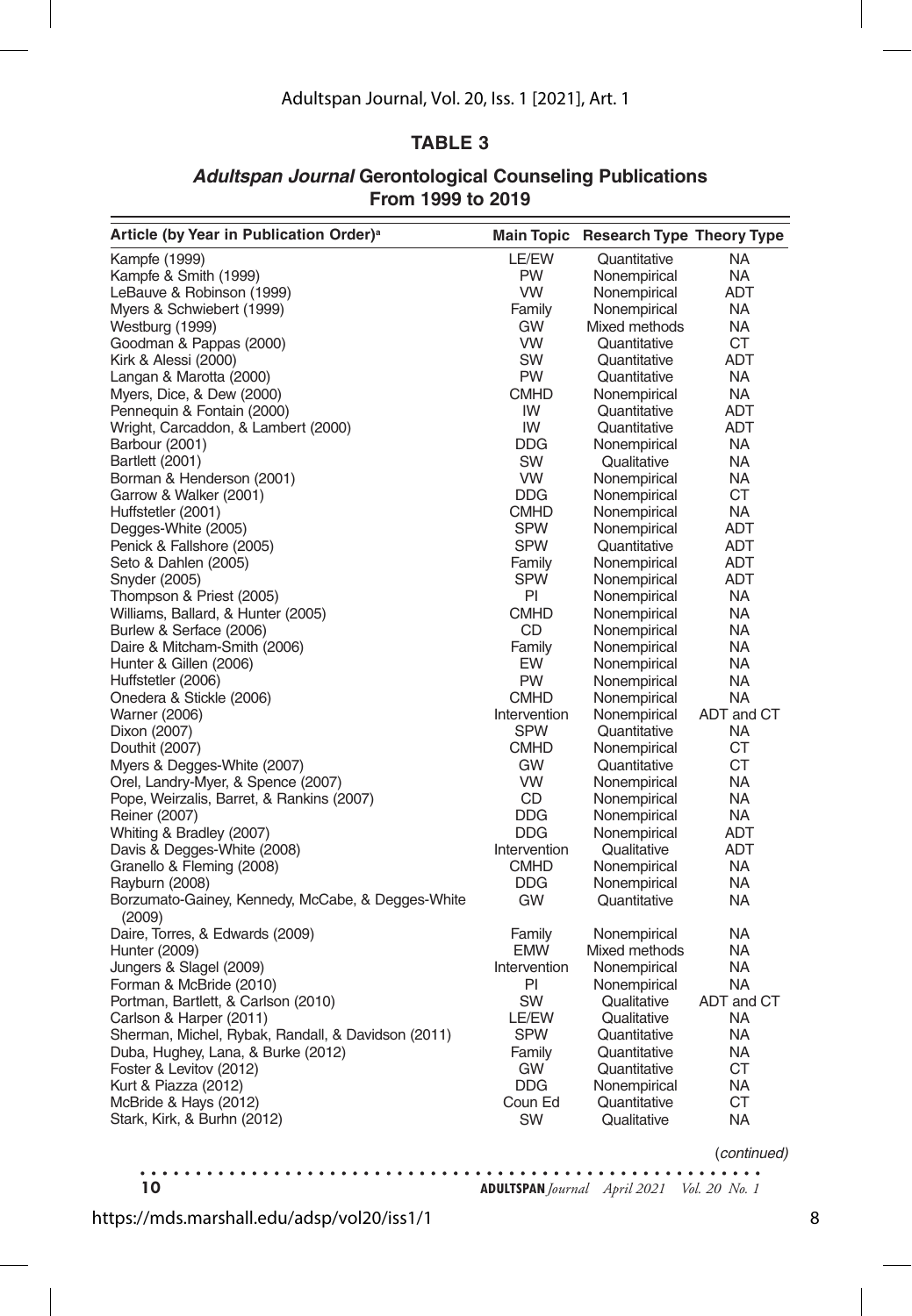#### **TABLE 3 (***Continued***)**

| Article (by Year in Publication Order) <sup>a</sup> |                 | Main Topic Research Type Theory Type |            |
|-----------------------------------------------------|-----------------|--------------------------------------|------------|
| Lee, Heo, Lu, & Portman (2013)                      | CD              | Qualitative                          | <b>NA</b>  |
| Lindinger-Sternart & Laux (2013)                    | <b>SW</b>       | Qualitative                          | ADT and CT |
| Foster, Evans, & Chew (2014)                        | Coun Ed         | Quantitative                         | NA.        |
| Killam & Webber (2014)                              | <b>VW</b>       | Nonempirical                         | <b>NA</b>  |
| Dispenza, Dew, Tatum, & Wolf (2015)                 | <b>PW</b>       | Nonempirical                         | NA.        |
| Gill, Minton, & Myers (2015)                        | <b>SPW</b>      | Quantitative                         | ADT and CT |
| MacLeod & Douthit (2015)                            | GW              | Nonempirical                         | NA         |
| Burgin & Gibbons (2016)                             | Intervention    | Nonempirical                         | <b>NA</b>  |
| Ermann, Lawson, & Burge (2016)                      | Intervention    | Qualitative                          | <b>ADT</b> |
| Fowler & Hoquee (2016)                              | Coun Ed         | Qualitative                          | <b>NA</b>  |
| Fullen (2016a)                                      | GW              | Nonempirical                         | ADT        |
| Fullen (2016b)                                      | SJ/Advocacy     | Nonempirical                         | <b>NA</b>  |
| Linscott, Randolph, & Mayle (2016)                  | <b>SPW</b>      | Qualitative                          | <b>ADT</b> |
| Dobmeier, Korni, Johnson, Fleck, Cenci, Giglia,     | SJ/Advocacy     | Qualitative                          | <b>NA</b>  |
| Broomfield, & Morde (2017)                          |                 |                                      |            |
| Lorelle & Michel (2017)                             | Intervention    | Nonempirical                         | <b>NA</b>  |
| Pearson (2017)                                      | <b>PW</b>       | Nonempirical                         | <b>NA</b>  |
| Swank, Smith-Adcock, & Puig (2017)                  | GW              | Qualitative                          | <b>NA</b>  |
| Bordonada, Feather, Ohrt, & Waddington (2018)       | Family          | Nonempirical                         | <b>NA</b>  |
| George & Dixon (2018)                               | <b>Theories</b> | Quantitative                         | <b>ADT</b> |
| Hensen & Koltz (2018)                               | Intervention    | Nonempirical                         | ADT and CT |
| Gladding (2019)                                     | <b>Theories</b> | Nonempirical                         | <b>ADT</b> |
| Kepic (2019)                                        | <b>DDG</b>      | Quantitative                         | ADT        |
| Kepic, Randolph, & Hermann-Turner (2019)            | Family          | Nonempirical                         | NA         |
| Shultz, Olson, & Vogelsang (2019)                   | <b>VW</b>       | Quantitative                         | NA.        |
| Wagner, Mullen, & Sims (2019)                       | PI              | Quantitative                         | <b>NA</b>  |

#### *Adultspan Journal* **Gerontological Counseling Publications From 1999 to 2019**

*Note*. LE/EW = living environment/environmental wellness; NA = no theoretical foundation or other/not any; PW = physical wellness; VW = vocational wellness; ADT = adult development theory; GW = general wellness;  $CT =$  counseling theory; SW = social wellness; CMHD = clinical and mental health disorders; IW = intellectual wellness; DDG = death, dying, and grief; SPW = spiritual wellness; PI = professional issues; CD = cultural diversity; EMW = emotional wellness; Coun Ed = counselor education; SJ = social justice.

a Because of space limitations, article titles were not included. A complete list of these articles is available from the first author.

## **DISCUSSION**

In this content analysis, we explored *ADSP*'s unique role within the counseling profession, including the rate of GC publishing in *ADSP*, patterns related to GC topics published in *ADSP*, and the ratio of empirical and theory-based GC research found within *ADSP* compared with other counseling journals.

#### **Main Findings**

The relative proportion of articles focused on wellness—including social, spiritual, emotional, and general dimensions—coincides with the counseling profession's emphasis on both wellness and human development across the life span (Kaplan et al., 2014). This finding is notable in light of concerns that have

**ADULTSPAN***Journal April 2021 Vol. 20 No. 1* **11**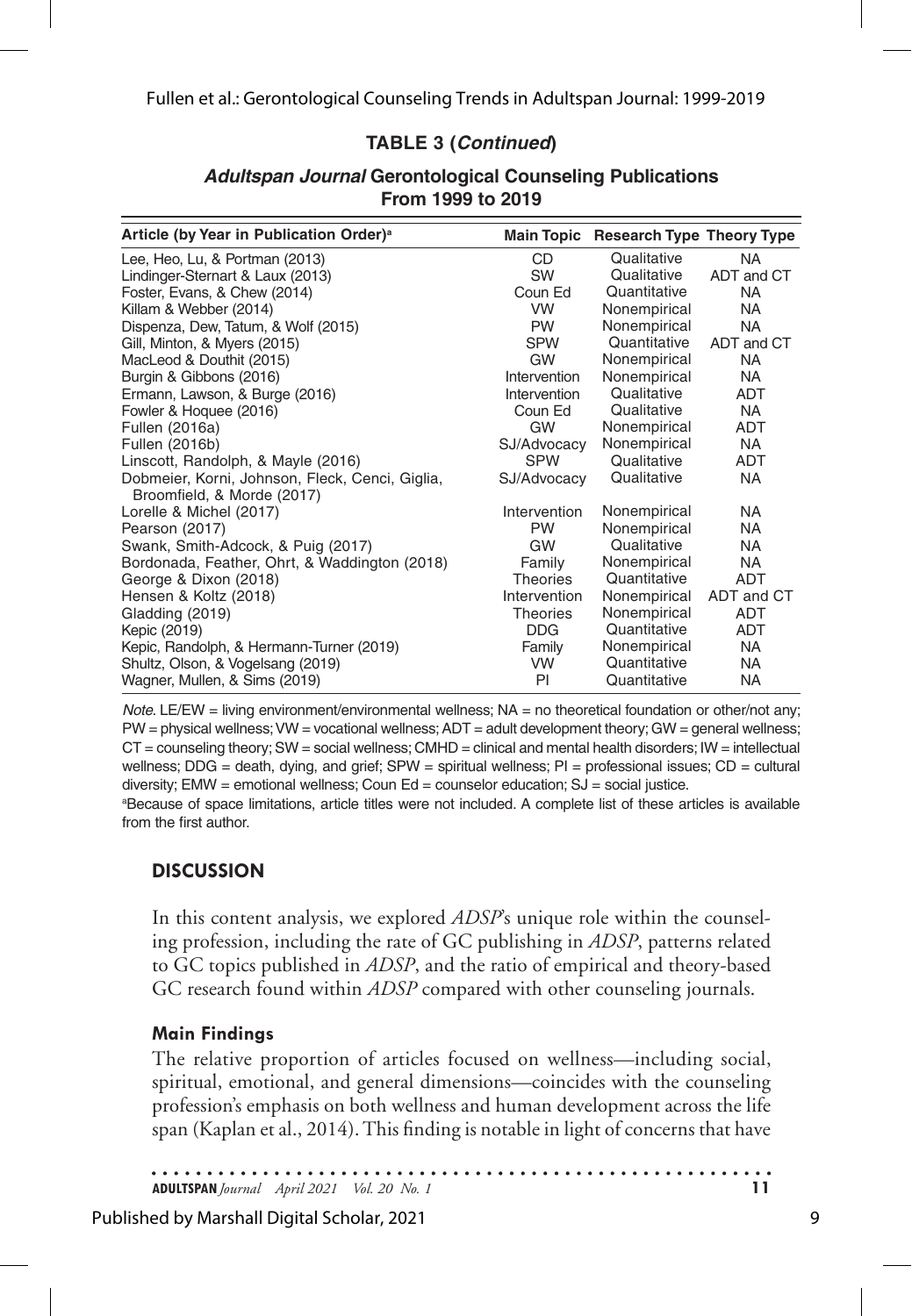#### Adultspan Journal, Vol. 20, Iss. 1 [2021], Art. 1

been raised about the validity of instrumentation for measuring older adults' wellness, as well as critiques on the dearth of wellness research that specifically focuses on the needs of older adults elsewhere in the counseling literature (Shannonhouse et al., 2019). In contrast, articles with a specific focus on family, vocational wellness, and professional issues occurred more frequently in non-*ADSP* articles. It is likely that this reflects the alternative journal outlets (e.g., *The Career Development Quarterly*, *The Family Journal*) available to counseling scholars who intend to publish research on career or family issues.

Regarding the ratio of empirical to nonempirical GC literature, *ADSP* appears to be consistent with the broader counseling profession. It is worth noting that *ADSP* has contributed more empirical GC articles (*N* = 30) than the *total* number of articles contributed by any other single counseling profession journal (Fullen et al., 2019). This signifies the role of *ADSP* in both supporting GC research in general and ensuring that the counseling profession has access to empirical research related to aging. The ratio of quantitative to qualitative research was relatively consistent between *ADSP* and non-*ADSP* journals. In general, there is a need for more empirical research related to GC, whether relating to issues such as the effectiveness of counseling older adults, the total impact of Medicare ineligibility, or optimal forms of counseling treatment.

Almost two thirds of the articles on GC, in both *ADSP* and other counseling journals, did not use an adult development theory or a counseling theory. There appears to be room for improvement in grounding GC literature in theory, whether that is adult development theory, counseling theory, or both. A total of five GC articles in *ADSP* included both an adult development theory and a counseling theory (Gill et al., 2015; Hensen & Koltz, 2018; Lindinger-Sternart & Laux, 2013; Portman et al., 2010; Warner, 2006). Integration of both types of theory may reflect exemplary practice in GC research, and those articles might be explored further for replication in future GC research.

Finally, the decreasing rate of publication of GC articles in *ADSP* may have coincided with the aforementioned difficulties in maintaining GC accreditation, standards, and specialty programs. We conjecture that early spikes in the proportion of GC articles in *ADSP* may have occurred during the initial surge in attention to GC, which included the onset of CACREP accreditation of GC programs and creation of the gerontology competencies. However, maintaining this momentum appears to have been complicated by extenuating circumstances, such as the lack of scholars focusing on GC in their research agendas (Fullen et al., 2019) and ongoing barriers related to Medicare ineligibility (Bergman, 2013). The failure of GC to gain traction among counseling leaders, educators, and practitioners—as evidenced by the discontinuing of program accreditation by CACREP and weakening interest in the competencies—may have contributed to fewer GC publications in *ADSP* during the most recent decade.

Authorship trends may be responsible for this decrease as well. Jane E. Myers's prominence in establishing GC as an area of interest in the counseling profession

| $\overline{12}$ | <b>ADULTSPAN</b> Journal April 2021 Vol. 20 No. 1 |  |
|-----------------|---------------------------------------------------|--|
|                 |                                                   |  |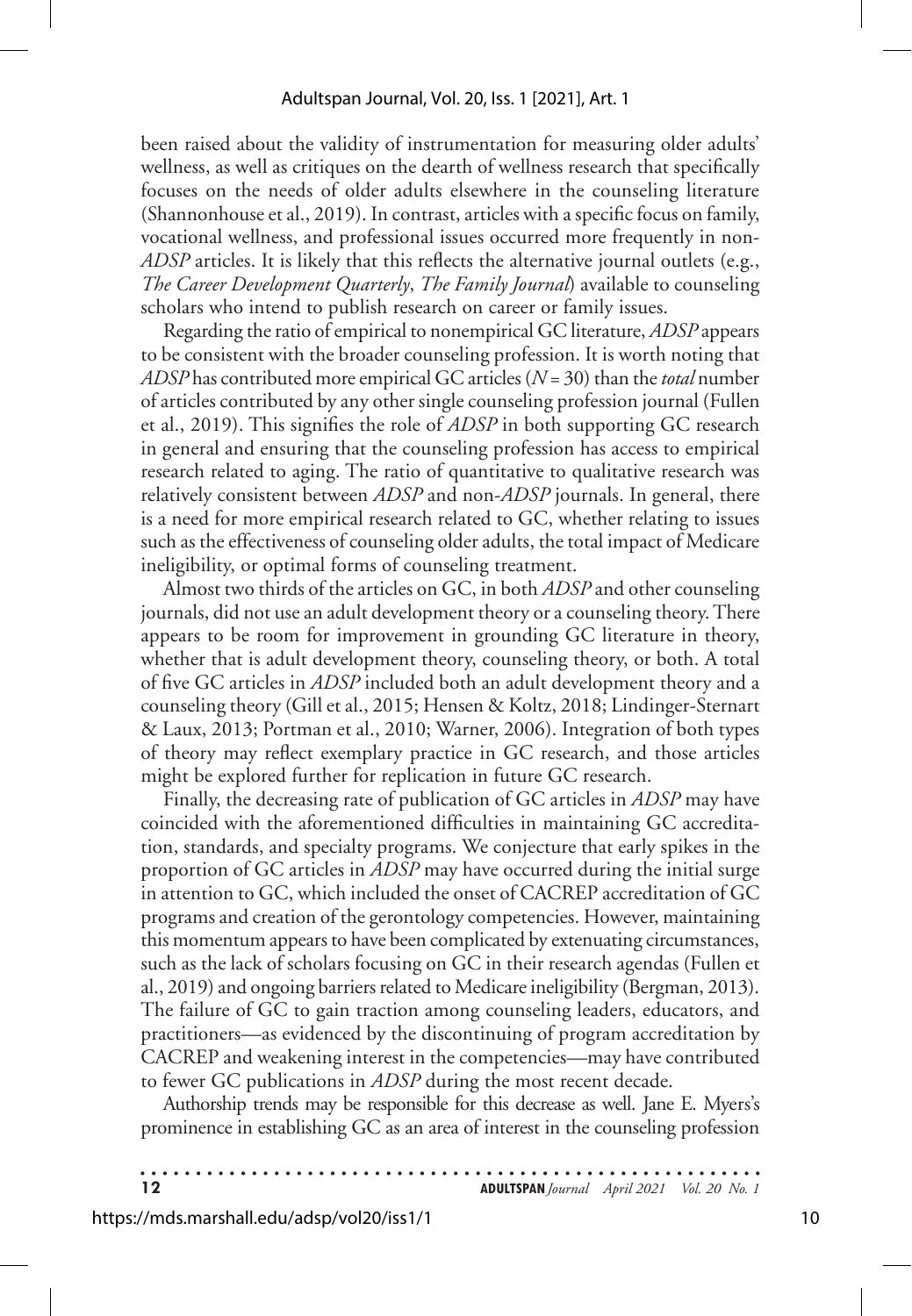dates back to the 1980s and 1990s, when her work was almost singularly focused on counseling older adults (Cashwell & Sweeney, 2016). Although Myers's authorship accounted for roughly 6% of all *ADSP* publications, she was a founding member of the journal's home division, AADA, and her influence in legitimizing GC cannot be overstated. Therefore, the combination of Myers's shift from GC to other areas of research (e.g., wellness; see NC Docks, n.d.), coupled with a dearth of counseling scholars focused on GC as a research agenda (Fullen et al., 2019), might very well have influenced the relative decrease in GC publishing in *ADSP*, particularly from 2008 to 2015.

Notably, although the proportion of *ADSP* articles focused on GC has decreased, the journal's role within the broader counseling profession has remained intact. According to Fullen et al. (2019), there were 4.86 GC publications per year prior to the launch of *ADSP* (1992–1998), 10.00 GC articles per year during *ADSP*'s initial years of publication (1999–2001), 4.33 articles per year during the gap in published volumes (2002–2004), and 8.54 GC articles per year in the time since (2005–2017). It is apparent by all metrics that *ADSP* plays an integral role in sustaining the counseling profession's corpus of GC literature.

#### **Implications**

*ADSP* clearly has a vital role in promulgating research about GC for the counseling profession. With *ADSP* as the flagship journal for AADA, the mission as well as vision of AADA is to prominently augment a voice on overall life span development and, more importantly, older adult issues. With its close relationship to AADA, *ADSP* has shown ample opportunities to extend a platform for cultivating research agendas on older adults and GC. The findings of Fullen et al. (2019) and of the current analysis situate *ADSP* as the benchmark for research focused on older adults in counseling. Considering recent trends of a decrease in the proportion of *ADSP* articles focused on older adulthood, it is important to highlight the journal's historical role in contributing to the profession's scholarly literature on GC. Our data do not provide conclusive evidence to answer the question of why this reduction has occurred. In light of scholarship focused on student and professional interest in gerontology (Foster et al., 2014; Wagner et al., 2019) and accreditation standards (Fullen, 2018), further efforts to understand what influences the rate of GC publishing in specific journals, such as *ADSP*, are certainly warranted.

For practicing counselors, the limited pool of GC literature suggests that counselors-in-training will enter the field with less exposure to the unique needs of older adults. Practicing counselors working with older adult clients or caregivers may lack the necessary resources to turn to for guidance and professional growth (Fullen, 2018). Relatedly, there is a worrisome incongruence between ongoing efforts to incorporate counselors as Medicare-eligible providers and a historical dearth of GC research published in counseling journals. As the

**ADULTSPAN***Journal April 2021 Vol. 20 No. 1* **13**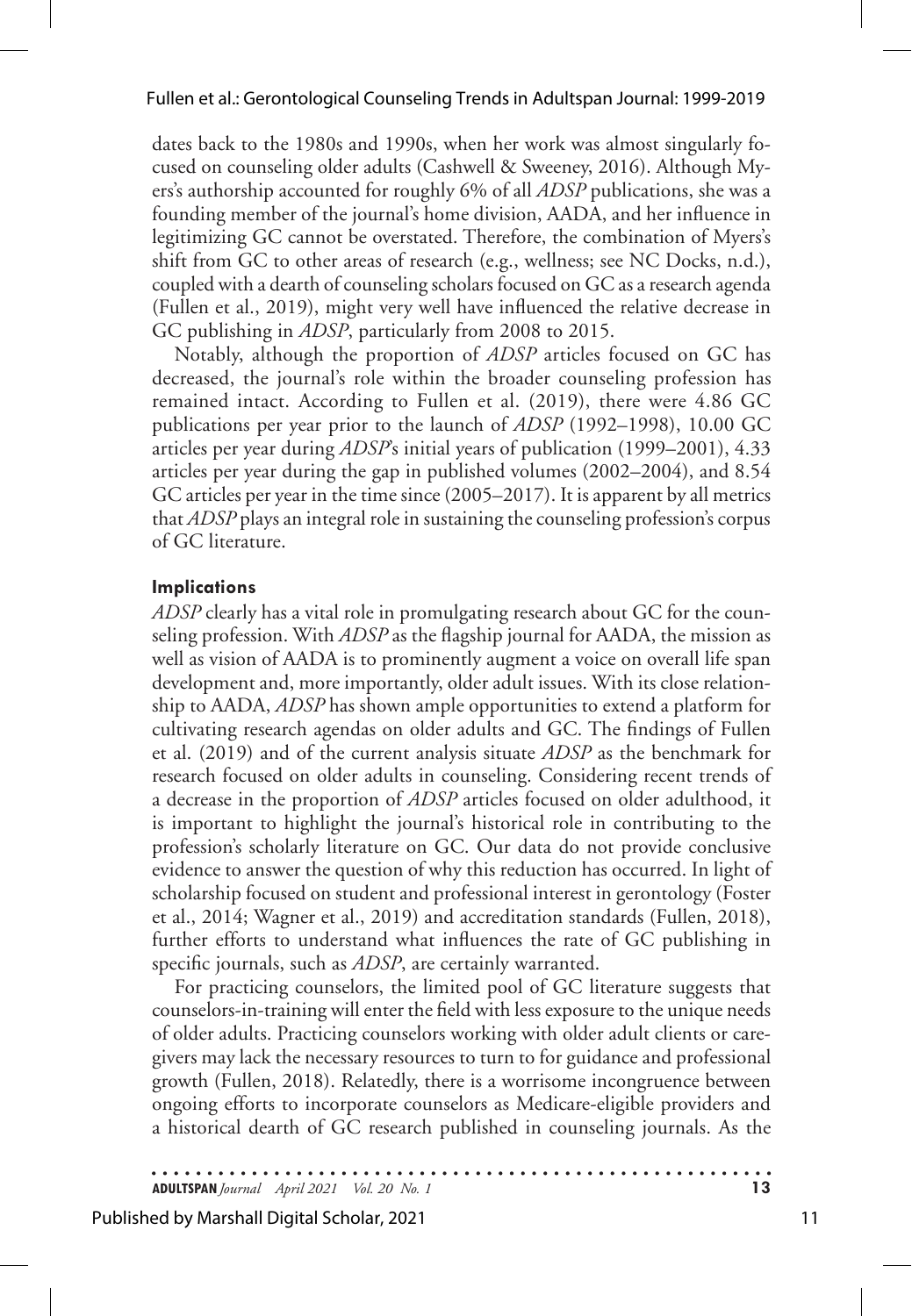most productive counseling journal in GC research, *ADSP* must continue to prioritize publishing on these topics. The results of this study can be regarded as a motivator to sustain and increase *ADSP*'s output of GC articles, given the downward trend in recent years. Because *ADSP* is the most visible journal for older adult issues in counseling while other journals minimally publish on these topics, *ADSP*'s ownership of that role includes continuing to dedicate significant space to GC articles. As ACA and NBCC continue their pursuit of Medicare reimbursement, *ADSP* has an opportunity for expanded readership with more counselors and educators seeking quality information about how to work with older adults, given their clear relationship to Medicare legislation.

Furthermore, *ADSP* can continue to challenge scholars to emphasize the integration of adult development theory and counseling theories in conceptual and empirical articles. In doing so, *ADSP* has the opportunity to raise the standard of what is expected of GC articles across professional counseling journals. *ADSP* also benefits the profession by continuing to focus on empirical articles that offer evidence for what works with this population. Special issues focused on relevant GC topics, such as Medicare populations and advocacy, best practices in GC, or the diverse clinical needs of older adults, may bolster the visibility of *ADSP* as the home for this literature. Additionally*,* there may be benefits of prominently featuring authors who steadily contribute research focused on GC topics, because this expertise may entice other professionals to collaborate and explore how their focus areas relate to GC. The current study celebrates *ADSP*'s consistent, essential contribution as the leading journal for aging research in counseling.

#### **Limitations**

Although the present analysis indicates several key points about the state of GC research in *ADSP*, there are limitations to this study. Topics were coded based on subjective criteria, and in certain cases, there were articles in which several topics were present. Our a priori decision to select only one topic per article represents a limitation to our results. Furthermore, we found that differentiating between adult development theory and the "other" theory category was difficult, especially when career-related theories were used. Although we carefully determined the search terms used to elicit the articles in the study, they may not be a complete representation of topics related to GC. Additionally, it is not possible to determine the precise reasons why the rate of GC publishing has decreased. The factors we have outlined reflect reasoned speculation, but additional causes may be responsible as well.

## **CONCLUSION**

Given the metrics for articles published in a single journal, notably from the current analysis, *ADSP* can serve as a significant leader in the overall level of scholarship and research focused on GC. Primarily, researchers can be emboldened

**14 ADULTSPAN***Journal April 2021 Vol. 20 No. 1*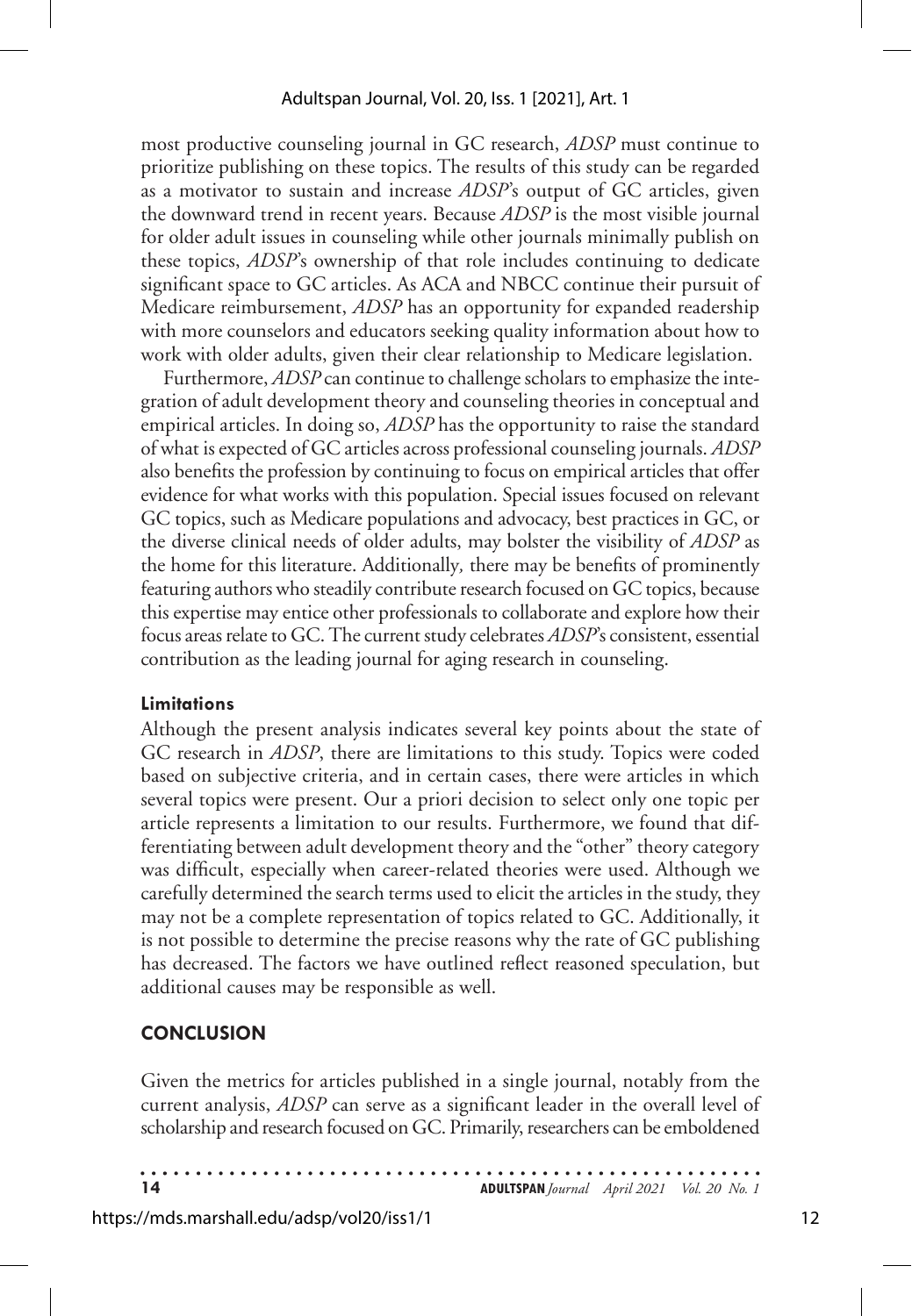to substantiate their research and scholarly productivity within *ADSP* and locate a number of resources for the various issues affecting older adults. Additionally, researchers can note the promise of cultivating a much larger impact on the overall profession with their research agendas and scholarship by (a) drawing from resources in *ADSP*, (b) considering articles in *ADSP* for citation, and (c) substantiating *ADSP* with more empirical research.

In sum, despite a limited amount of GC research across counseling journals, *ADSP* should be commended for its role in providing a home for authors and research focused on the older adult population. Without *ADSP*'s contributions, the counseling profession would be less prepared to serve older adult clients and their loved ones, as evidenced by lower GC publishing rates in the years *ADSP* did not publish and the substantial proportion of total GC publications by the journal. *ADSP* and its contributors are encouraged to expand the journal's identity as the impetus for the counseling profession in prioritizing best practices with older adults.

#### **REFERENCES**

- Bergman, D. M. (2013). The role of government and lobbying in the creation of a health profession: The legal foundations of counseling. *Journal of Counseling & Development*, *91*(1), 61–67. https://doi. org/10.1002/j.1556-6676.2013.00072.x
- Bettis, J., Kakkar, S., & Chan, C. D. (2020). Taking access to the community: An ecological systems framework for in-home counseling with older adults. *Adultspan Journal, 19*(1), 54–64. https://doi. org/10.1002/adsp.12087
- Bobby, C. L. (2013). The evolution of specialties in the CACREP standards: CACREP's role in unifying the counseling profession. *Journal of Counseling & Development*, *91*(1), 35–43. https://doi.org/10.1002/j.1556- 6676.2013.00068.x
- Bordonada, T. M., Feather, K. A., Ohrt, J. H., & Waddington, A. F. (2018). Experiences of adults who identify as primary caregivers. *Adultspan Journal*, *17*(1), 14–26. https://doi.org/10.1002/adsp.12050
- Cashwell, C. S., & Sweeney, T. J. (2016). Jane E. Myers: Legacy of a life well lived. *Journal of Counselor Leadership and Advocacy*, *3*(1), 4–11.
- Chan, C. D., DeDiego, A. C., & Band, M. P. (2019). Moving counselor educators to influential roles as advocates: An ecological systems approach to student-focused advocacy. *Journal of Counselor Leadership and Advocacy, 6*(1), 30–41.
- Erford, B. T., Miller, E. M., Schein, H., McDonald, A., Ludwig, L., & Leishear, K. (2011). *Journal of Counseling & Development* publication patterns: Author and article characteristics from 1994 to 2009. *Journal of Counseling & Development*, *89*, 73–89. https://doi.org/10.1002/j.1556-6678.2011.tb00062.x
- Evans, M. P. (2013). Men in counseling: A content analysis of the *Journal of Counseling & Development* and *Counselor Education and Supervision* 1981–2011. *Journal of Counseling & Development*, *91*(4), 467–474. https://doi.org/10.1002/j.1556-6676.2013.00119.x
- Field, T. A. (2017). Clinical mental health counseling: A 40-year retrospective. *Journal of Mental Health Counseling*, *39*(1), 1–11. https://doi.org/10.17744/mehc.39.1.01
- Foster, T. W., Evans, A. N., & Chew, L. A. (2014). Predictors of counseling students' decision to pursue a gerocounseling specialization. *Adultspan Journal, 13*(2), 79–89. https://doi.org/10.1002/j.2161- 0029.2014.00028.x
- Foster, T. W., Kreider, V., & Waugh, J. (2009). Counseling students' interest in gerocounseling: A survey study. *Gerontology & Geriatrics Education, 30*(3), 226–242. https://doi. org/10.1080/02701960903133489
- Fowler, C., & Hoquee, K. (2016). Using geriatric standardized patients and technology to teach counseling and health science students how to work interprofessionally. *Adultspan Journal*, *15*(1), 25–37. https:// doi.org/10.1002/adsp.12017

. . . . . . . . . . . . . . . . . **ADULTSPAN***Journal April 2021 Vol. 20 No. 1* **15**

#### Published by Marshall Digital Scholar, 2021